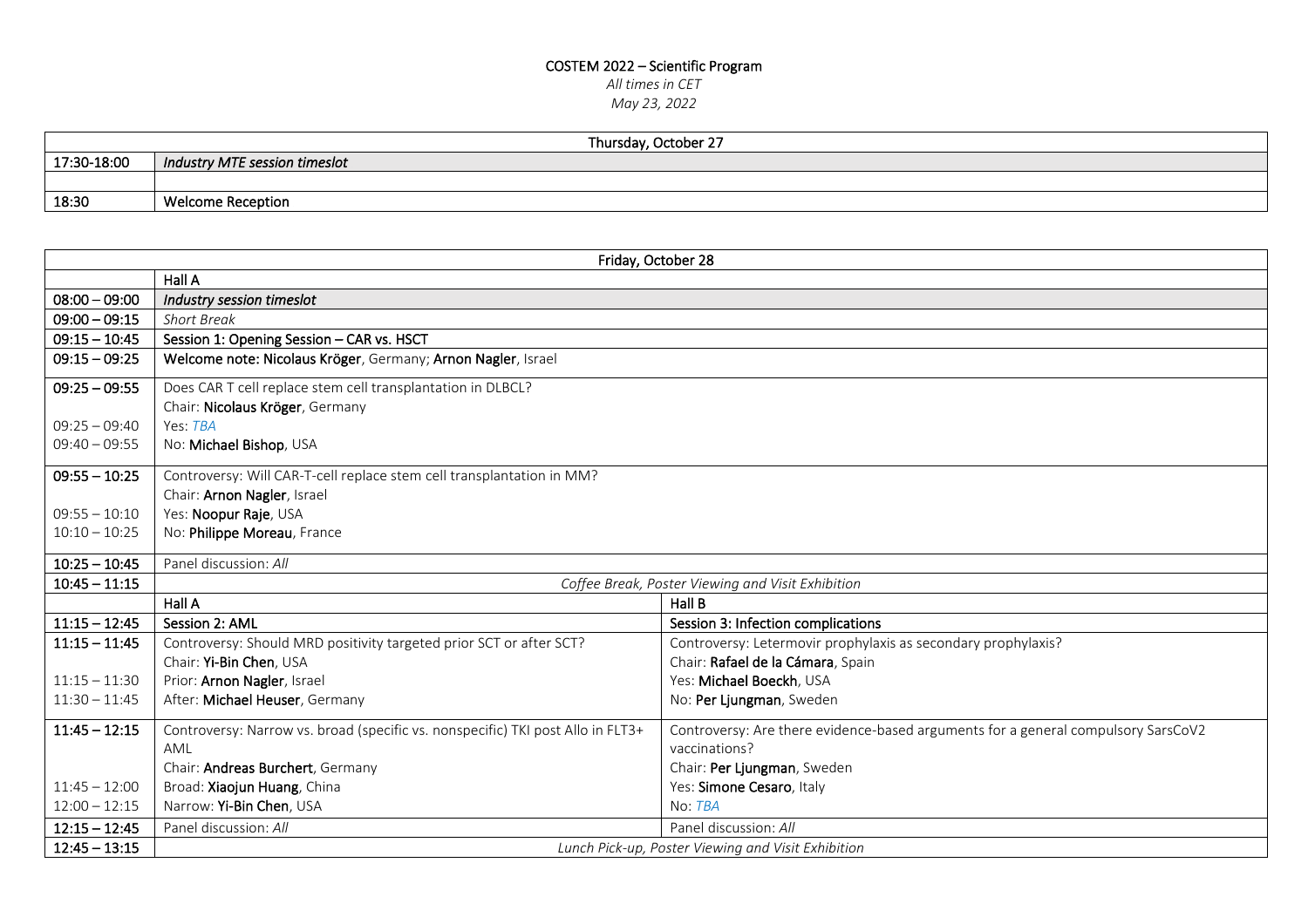| $13:15 - 14:15$ |                                                                                 | Industry session timeslot                                                                        |
|-----------------|---------------------------------------------------------------------------------|--------------------------------------------------------------------------------------------------|
| $14:15 - 14:30$ | <b>Short Break</b>                                                              |                                                                                                  |
|                 | Hall A                                                                          | Hall B                                                                                           |
| $14:30 - 16:00$ | Session 4: GVHD prophylaxis / Treatment (1)                                     | Session 5: MDS                                                                                   |
| $14:30 - 15:00$ | Controversy: Is there still a role for T cell depletion (CD34 purification) as  | Controversy: Are sequential conditioning regimens the standard for MDS EB1 and EB2?              |
|                 | GVHD prophylaxis in HLA matched (MSD and MUD) Allograft?                        | Chair: Bart Lee Scott, USA                                                                       |
|                 | Chair: Leonido Luznik, USA                                                      |                                                                                                  |
| $14:30 - 14:45$ | Yes: TBA                                                                        | Yes: Thomas Schroeder, Germany                                                                   |
| $14:45 - 15:00$ | No: Marcelo Pasquini, USA                                                       | No: Avichai Shimoni, Israel                                                                      |
| $15:00 - 15:30$ | Controversy: Can we modify schedule or dosing of PTCy?                          | Controversy: Is the new Molecular IPSS helpful for decision making regarding allo?               |
|                 | Chair: Marcelo Pasquini, USA                                                    | Chair: Avichai Shimoni, Israel                                                                   |
| $15:00 - 15:15$ | Yes: Christopher Kanakry, USA                                                   | Yes: Matteo Della Porta, Italy                                                                   |
| $15:15 - 15:30$ | No: Leonido Luznik, USA                                                         | No: Bart Lee Scott, USA                                                                          |
|                 |                                                                                 |                                                                                                  |
| $15:30 - 16:00$ | Panel discussion: All                                                           | Panel discussion: All                                                                            |
| $16:00 - 16:30$ |                                                                                 | Coffee Break, Poster Viewing and Visit Exhibition                                                |
| $16:30 - 17:30$ |                                                                                 | Industry session timeslot                                                                        |
| $17:30 - 17:45$ |                                                                                 | <b>Short Break</b>                                                                               |
|                 | Hall A                                                                          | Hall B                                                                                           |
| $17:45 - 19:15$ | Session 6: GVHD prophylaxis/ Treatment (2)                                      | Session 7: ALL                                                                                   |
| $17:45 - 18:15$ | Controversy: Do novel agents replace ECP as second line treatment in cGvHD?     | Controversy: Is lower than 12 Gy TBI dose justified as conditioning for allo in young adult ALL? |
|                 | Chair: Steven Pavletic, USA                                                     | Chair: Sebastian Giebel, Poland                                                                  |
| $17:45 - 18:00$ | Yes: Daniel Wolff, Germany                                                      | Yes: Alexandros Spyridonidis, Greece                                                             |
| $18:00 - 18:30$ | No: Hildegard Greinix, Austria                                                  | No: David Marks, UK                                                                              |
| $18:15 - 18:45$ | Controversy: Is CNI plus antimetabolite still the standard GvHD prophylaxis for | Controversy: Is there still a place for upfront allo in Ph+ ALL?                                 |
|                 | MUD in 2022?                                                                    | Chair: David Marks, UK                                                                           |
|                 | Chair: Hildegard Greinix, Austria                                               |                                                                                                  |
| $18:15 - 18:30$ | Yes: Robert Zeiser, Germany                                                     | Yes: Matthias Stelljes, Germany                                                                  |
| $18:30 - 18:45$ | No: TBA                                                                         | No: Robin Foà, Italy                                                                             |
| $18:45 - 19:15$ | Panel discussion: All                                                           | Panel discussion: All                                                                            |

| Saturday, October 29 |                                                                       |                                                                                       |
|----------------------|-----------------------------------------------------------------------|---------------------------------------------------------------------------------------|
|                      | Hall A                                                                | Hall B                                                                                |
| $08:00 - 09:30$      | Session 8: Acute Leukemia and CARs                                    | Session 9: SAA                                                                        |
| $08:00 - 08:30$      | Controversy: Can CAR T cell therapy replace allo SCT in adult ALL?    | Controversy: Can allogeneic SCT with 10/10 MUD be used as first line therapy for sAA? |
|                      | Chair: Arnon Nagler, Israel                                           | Chair: Carlo Dufour, Italy                                                            |
| $08:00 - 08:15$      | Yes: Claire Roddie, UK                                                | Yes: Andrea Bacigalupo, Italy                                                         |
| $08:15 - 08:30$      | No: Sebastian Giebel, Poland                                          | No: Antonio Risitano, Italy                                                           |
| $08:30 - 09:00$      | Controversy: Is there a role of CAR T cell or therapy in AML in 2022? | Controversy: TBA                                                                      |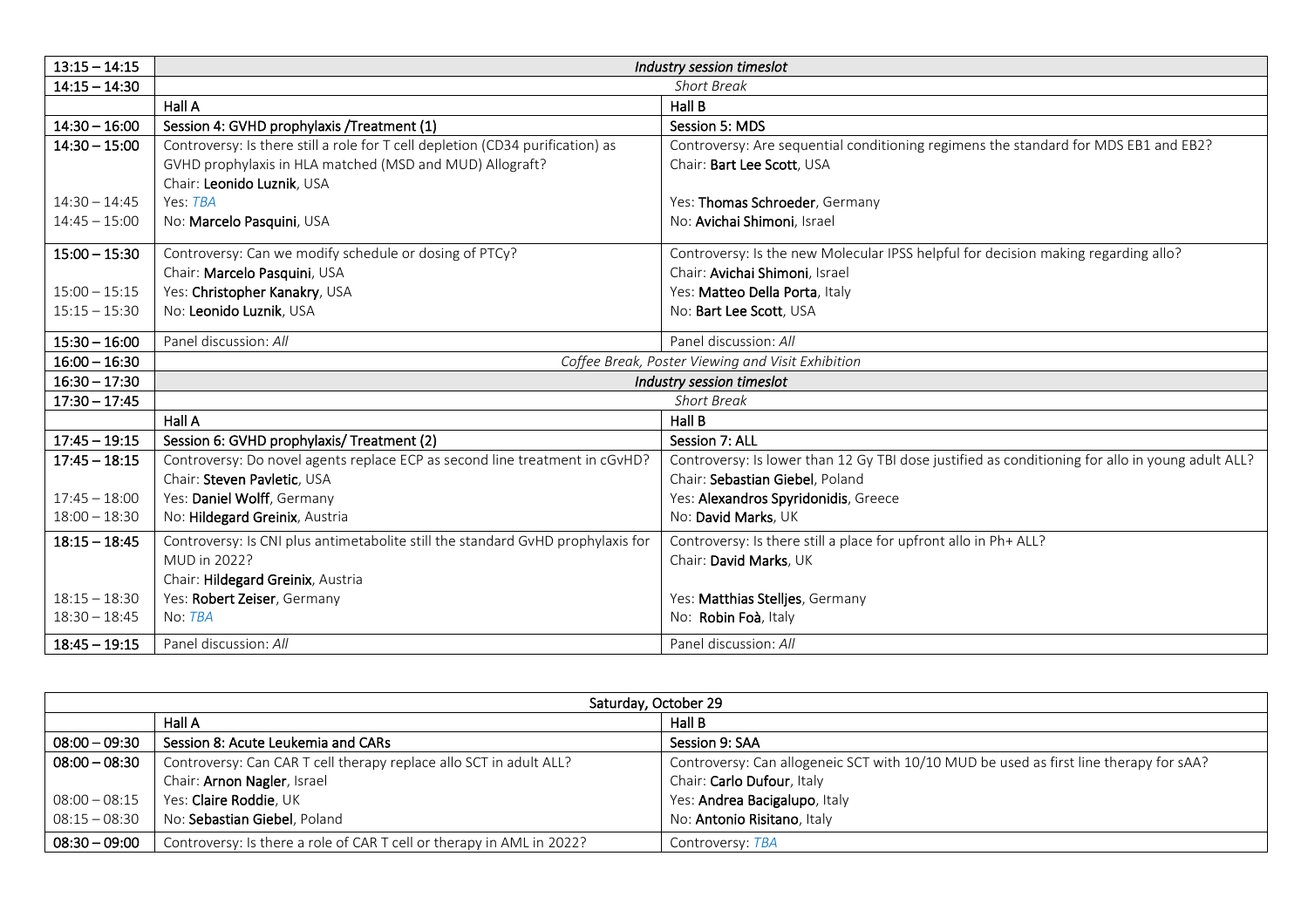|                 | Chair: Marion Subklewe, Germany                                                       |                                                                                                               |
|-----------------|---------------------------------------------------------------------------------------|---------------------------------------------------------------------------------------------------------------|
| $08:30 - 08:45$ | Yes: Saar Gill, USA                                                                   |                                                                                                               |
| $08:45 - 09:00$ | No: Charles Craddock, UK                                                              |                                                                                                               |
| $09:00 - 09:30$ | Panel discussion: All                                                                 | Panel discussion: All                                                                                         |
| $09:30 - 10:00$ |                                                                                       | Coffee Break, Poster Viewing and Visit Exhibition                                                             |
| $10:00 - 11:00$ |                                                                                       | Industry session timeslot                                                                                     |
| $11:00 - 11:15$ |                                                                                       | <b>Short Break</b>                                                                                            |
|                 | Hall A                                                                                | Hall B                                                                                                        |
| $11:15 - 12:45$ | Session 10: Multiple Myeloma                                                          | Session 11: Lymphoma/ Lymphatic malignancies                                                                  |
| $11:15 - 11:45$ | Controversy: CAR vs. Bites in R/R MM                                                  | Controversy: NHL-patients achieving <pr 6="" allo?<="" car="" go="" mo="" post="" should="" th="" we=""></pr> |
|                 | Chair: Sergio Giralt, USA                                                             | Chair: David Porter, USA                                                                                      |
| $11:15 - 11:30$ | CAR: TBA                                                                              | Yes: Peggy Lu, China                                                                                          |
| $11:30 - 11:45$ | BITEs: Hermann Einsele, Germany                                                       | No: TBA                                                                                                       |
| $11:45 - 12:15$ | Controversy: Is it still justified to collect CD34 cells for 2 or more transplants in | Controversy: Is there a role for cellular therapies in CAR-T  CLL?                                            |
|                 | MM?                                                                                   | Chair: TBA                                                                                                    |
|                 | Chair: Hartmut Goldschmidt, Germany                                                   |                                                                                                               |
| $11:45 - 12:00$ | Yes: Pieter Sonneveld, Netherlands                                                    | Yes: David Porter, USA                                                                                        |
| $12:00 - 12:15$ | No: Sergio Giralt, USA                                                                | No: Arnon Kater, Netherlands                                                                                  |
| $12:15 - 12:45$ | Panel discussion: All                                                                 | Panel discussion: All                                                                                         |
| $12:45 - 13:15$ |                                                                                       | Lunch Pick-up, Poster Viewing and Visit Exhibition                                                            |
| $13:15 - 14:15$ |                                                                                       | Industry session timeslot                                                                                     |
| $14:15 - 14:30$ |                                                                                       | <b>Short Break</b>                                                                                            |
|                 | Hall A                                                                                | Hall B                                                                                                        |
| $14:30 - 16:00$ | Session 12: Myelofibrosis                                                             | Session 13: Pediatric ALL                                                                                     |
| $14:30 - 15:00$ | Controversy: Does mutation panel dictate Allo indication in myelofibrosis?            | Controversy: For pediatric ALL relapsing post CD19 CAR should we go to an alternative CAR?                    |
|                 | Chair: Alessandro Rambaldi, Italy                                                     | Chair: Christina Peters, Austria                                                                              |
| $14:30 - 14:45$ | Yes: Francesco Passamonti, Italy                                                      | Yes: Alan Wayne, USA                                                                                          |
| $14:45 - 15:00$ | No: Nicolaus Kröger, Germany                                                          | No: Peter Bader, Germany                                                                                      |
| $15:00 - 15:30$ | Controversy: Is there a role for haplo or cord blood transplantation in in            | Controversy: Can PBSC be used as stem cell source in MUD pediatric ALL?                                       |
|                 | myelofibrosis?                                                                        | Chair: Alan Wayne, USA                                                                                        |
|                 | Chair: Nicolaus Kröger, Germany                                                       |                                                                                                               |
| $15:00 - 15:15$ | Yes: Alessandro Rambaldi, Italy                                                       | Yes: Christina Peters, Austria                                                                                |
| $15:15 - 15:30$ | No: Nico Gagelmann, Germany                                                           | No: Michael Pulsipher, USA                                                                                    |
| $15:30 - 16:00$ | Panel discussion: All                                                                 | Panel discussion: All                                                                                         |
| $16:00 - 16:30$ |                                                                                       | Coffee Break, Poster Viewing and Visit Exhibition                                                             |
| $16:30 - 17:30$ | Industry session timeslot                                                             |                                                                                                               |
| $17:30 - 17:45$ |                                                                                       | <b>Short Break</b>                                                                                            |
|                 | Hall A                                                                                | Hall B                                                                                                        |